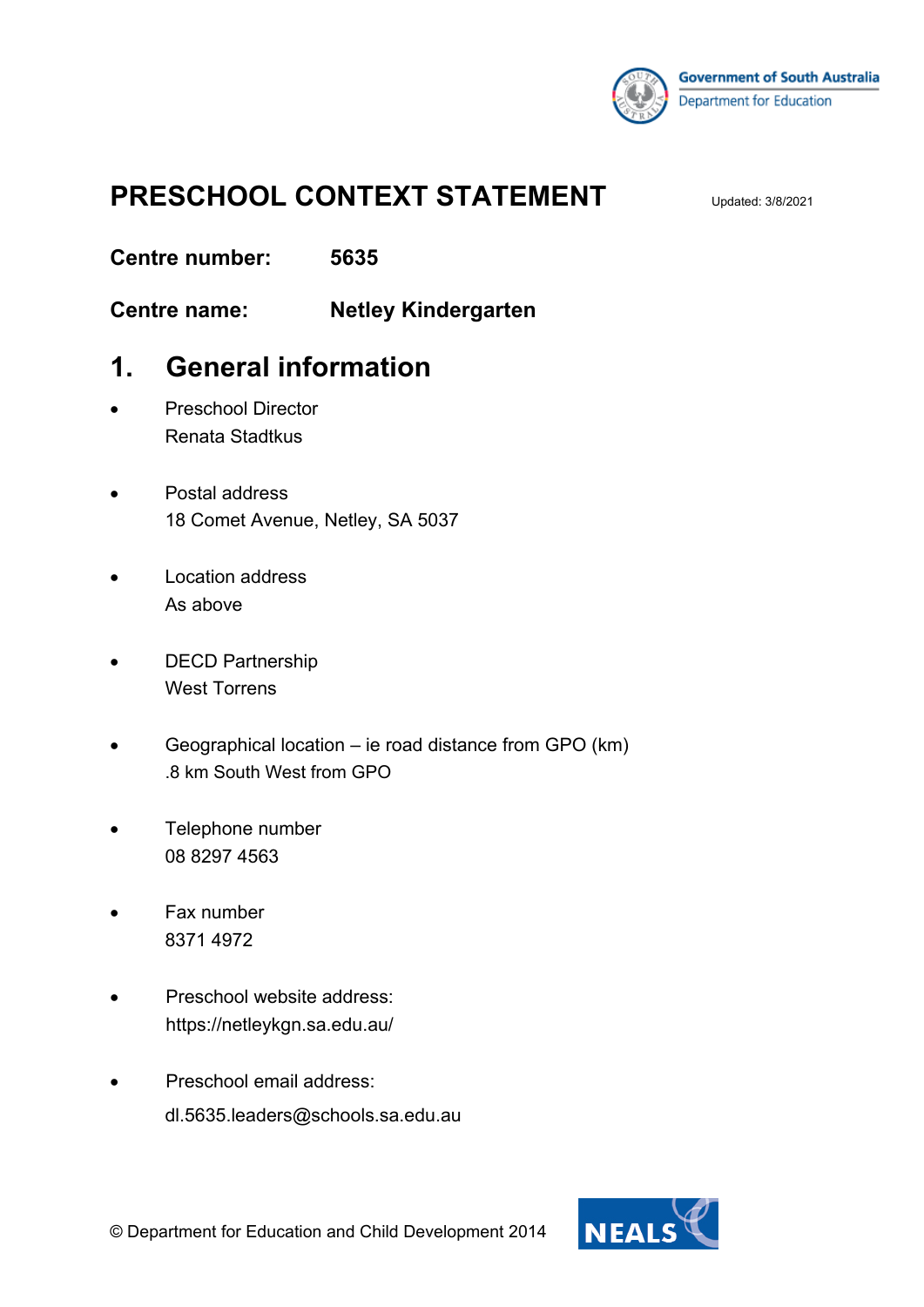• Enrolment/Attendance

Enrolment by Term

|      |     | Year Term 1 Term 2 Term 3 Term 4 |    |    |  |
|------|-----|----------------------------------|----|----|--|
| 2016 | -52 | 53                               | 50 | 49 |  |
| 2017 | .54 | 56                               | 56 | 56 |  |
| 2018 | 54  | 55                               | 55 | 57 |  |
| 2019 | 55  | 56                               | 54 |    |  |
| 2020 | 54  | N/A                              | 51 | 54 |  |

### Attendence by term

| Year | Term 1 Term 2 Term 3 Term 4 |  |
|------|-----------------------------|--|
| 2016 | 94.3% 92.7% 82.7% 87.8%     |  |
| 2017 | 86.1% 85.1% 85.7% 83.7%     |  |
| 2018 | 94.0% 86.8% 90.9% 84.6%     |  |
| 2019 | 94.5% 92.0% 70.7%           |  |
| 2020 | 89.3% 82% 84.8% 85.9%       |  |

- Co-located/stand-alone Stand alone kindergarten
- Programs operating at the preschool
	- Sessional Kindergarten for eligible children
	- Full Day Program

Two full days per week plus 3 hours every fortnight on a Friday, to provide 15hrs average per child per fortnight.

- Bilingual Support
- Preschool Support

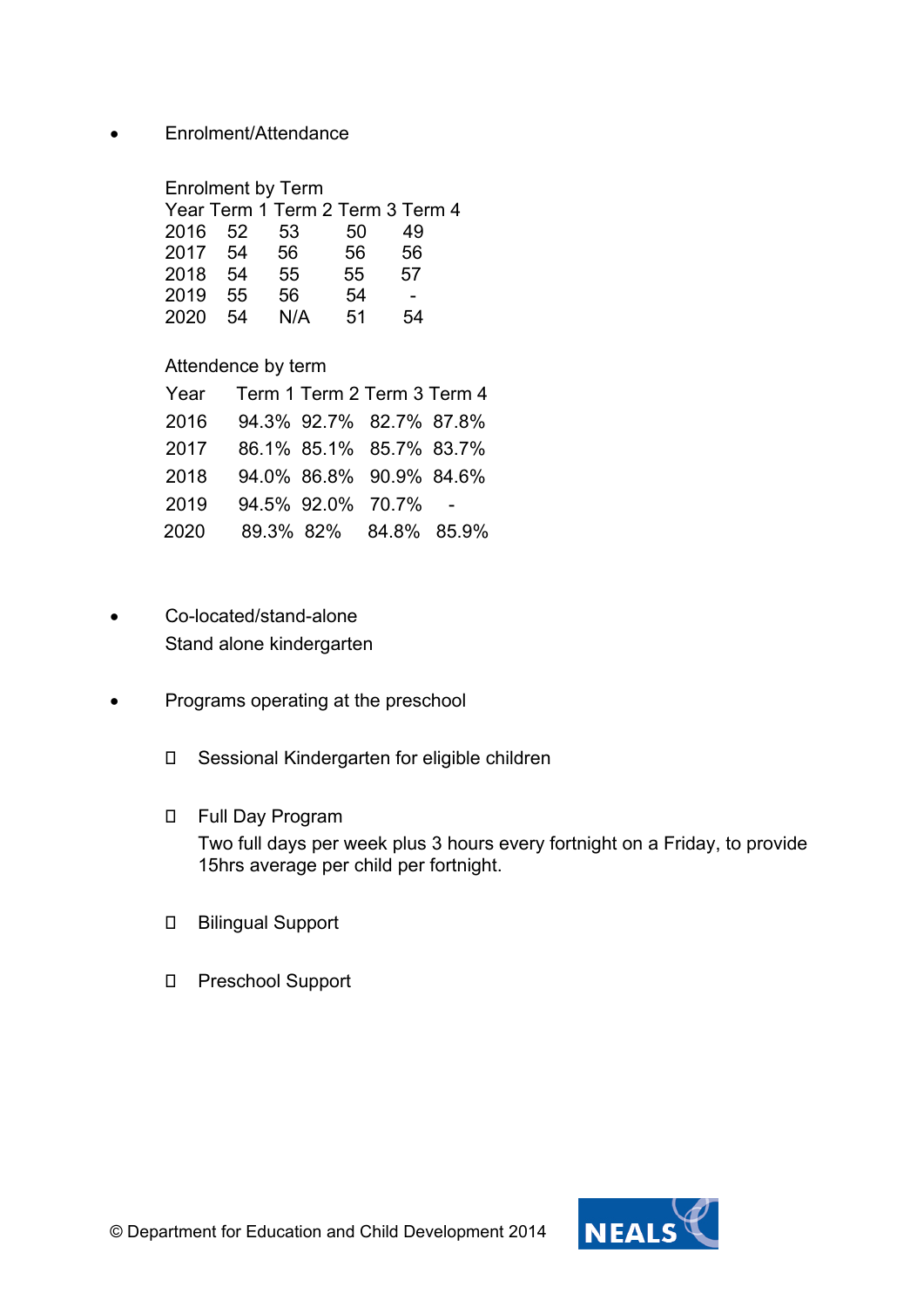# **2. Key Centre Policies**

Centre Priorities/Statement of Purpose

- Developing a learning environment that promotes children's ideas through a culture of shared thinking and conversation.
- Engaging in an ongoing cycle of planning, documentation, implementation and reflection to achieve improved outcomes for teaching and learning.
- Ongoing evaluation of the indoor and outdoor learning environments to incorporate the children's voice and follow children's cues and ideas from everyday interaction.
- Respect, Reflect, Relate document used as a tool for assessing the learning environment, children's wellbeing and involvement and staff relationships with children and families.
- Collaborative partnerships with families and the local community.

### **3. Curriculum**

• Framework used: Early Years Learning Framework, and Literacy and Numeracy Indicators.

The program is based on the Early Years Learning Framework. At Netley Kindergarten we use the Early Years Learning Framework so all children can experience play based learning that is engaging and builds success for life. The Early Years Learning Framework describes childhood as a time of belonging, being and becoming.

**Belonging** is the basis for living a fulfilling life. Children feel they belong because of the relationships they have with their family, community, culture and place.

**Being** is about living here and now. Childhood is a special time in life and children need time to just 'be' – time to play, try new things and have fun.

**Becoming** is about the learning and development that young children experience. Children start to form their sense of identity from an early age, which shapes the type of adult they will become.

Play is very important for children. Through play young children explore and learn to understand the world around them as they come to communicate, discover, imagine and create. When children play they are showing what they have learned and what they are trying to understand.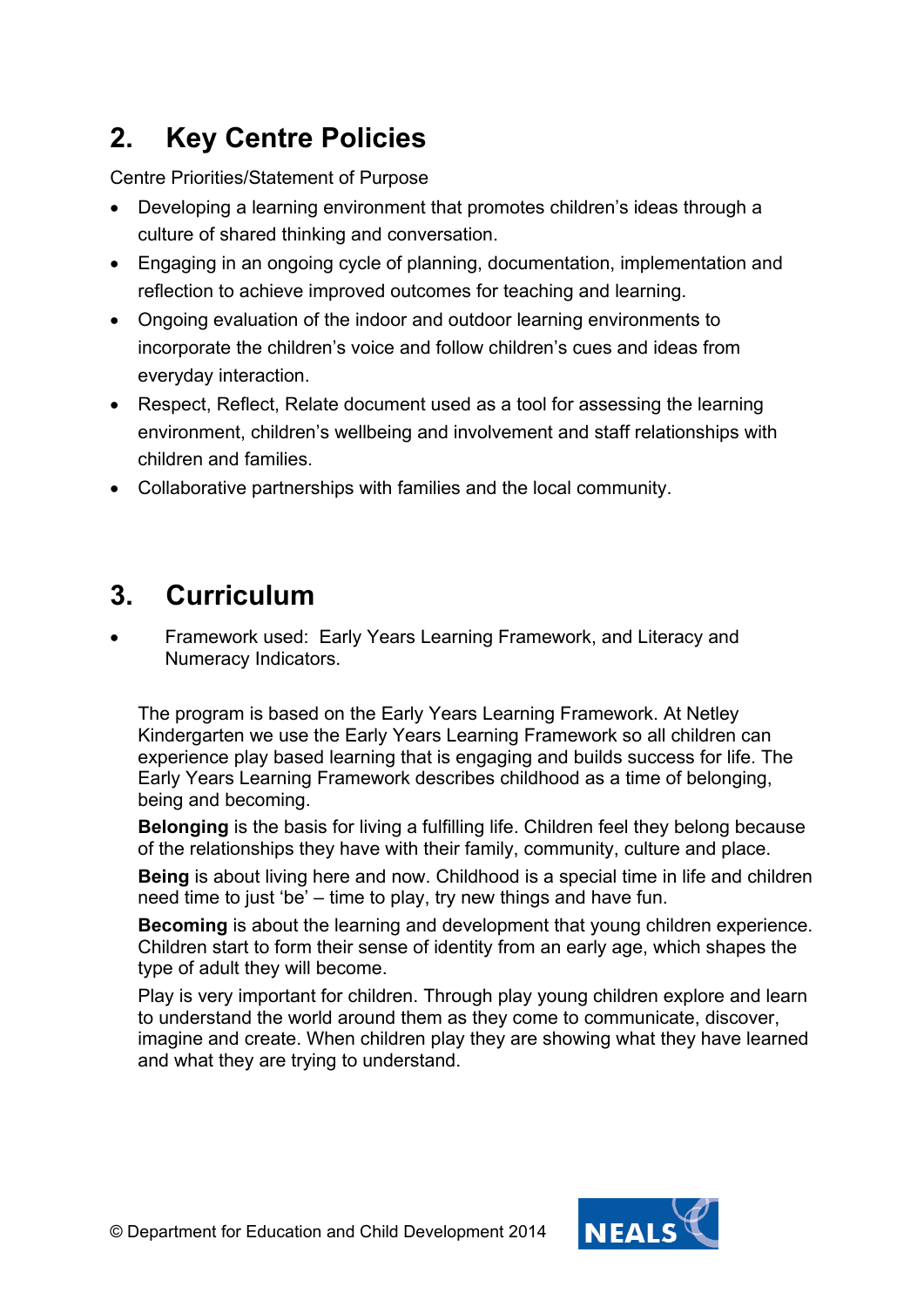Core Values

Our vision is for all children to engage in a welcoming, inclusive, and flexible playbased learning environment, which promotes connections to the natural world.

#### We Value

- Time for children to be, and to make meaning of their world through their play.
- An enriched, play based, learning environment where all children can develop dispositions for learning such as being curious, confident, a communicator, resourceful, cooperative, purposeful and persistent, and a risk taker.
- Opportunities for children to understand Australia's cultural diversity. Recognising the importance of being inclusive and respectfully valuing multicultural perspectives.
- A flexible learning environment and curriculum that meets the needs of every child, family, and the community.

#### We recognise

- That all children have a right to play.
- That children are active participants in their learning, have individual strengths and abilities, and are competent and capable learners.
- That children need opportunities to connect to the natural world, fostering an understanding and respect of the natural environment.
- That the learning dispositions we value will prepare our children for lifelong learning.
- The importance of engaging in reflective practices to provide quality teaching and learning.

Specific curriculum approaches

• Play-based learning, child led approach.

We foster a play- based, child-centred, approach to learning where children take ownership of their learning through active engagement, thinking, questioning, researching, and reflecting.

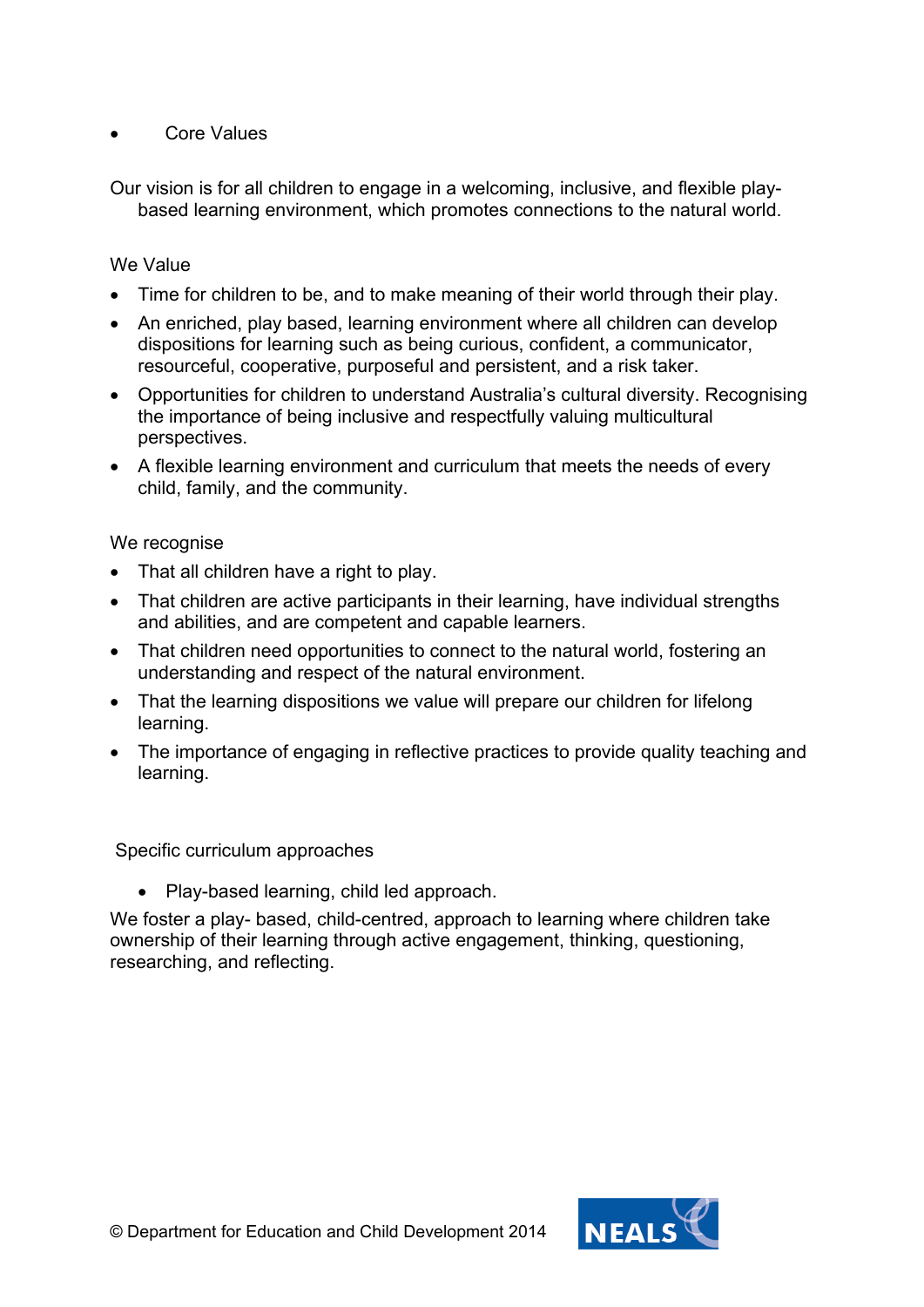# **4. Centre Based Staff**

### **Staff Profile**

Director: Renata Stadtkus (1.0) Teachers: Amelia Ferrier (.8), Laura McPherson (.5), Alexandra Ferrier (.3) Early Childhood Worker: Josie Maiese, Melissa Percy (ECW/Pre-school Support), Poonam Ranchen (Bilingual Support)

### Access to special support staff

Preschool English as an Additional Language (EALD) Support Program – to provide support to children and families who have English as an Additional Language.

Pre-school Support/ Early Intervention – to allow the child to successfully access the curriculum

Performance Development – review and reflection – ongoing cycle of improvement, aligning with the Pre-school Quality Improvement Plan.

### **5. Centre Facilities**

#### • Buildings and grounds

Netley Kindergarten is a standalone kindergarten operating in the Western suburbs of Adelaide. The building dates back to the 1970's and is situated on council owned land. It has a proud history of community involvement starting with its inception as a community built and funded kindergarten, and still provides a venue for community events such as elections and Netley Residents Association meetings. It is situated next to a community playground, and behind the airport, which in wet weather is directly under the flight path. The airport uses the roof to monitor noise and collect environmental data for their use. The building comprises a large playroom with two withdrawal rooms. One of these is used as an office, and the other for more explicit teaching experiences. The grounds are large and pleasantly landscaped with a number of large trees for shade. Fixed equipment includes a large sand pit with a pergola, a watercourse leading to the sandpit, a swing area, and shaded play platform. A large, all weather veranda, with blinds, is situated across the front of the veranda. A large outdoor shed provides storage, with two smaller sheds used for storage too. There is one rainwater tank which is used to water the gardens and plants.

- Capacity (per session) The overall capacity of the site is 55 children.
- **Centre Ownership** The building is owned by West Torrens Council.